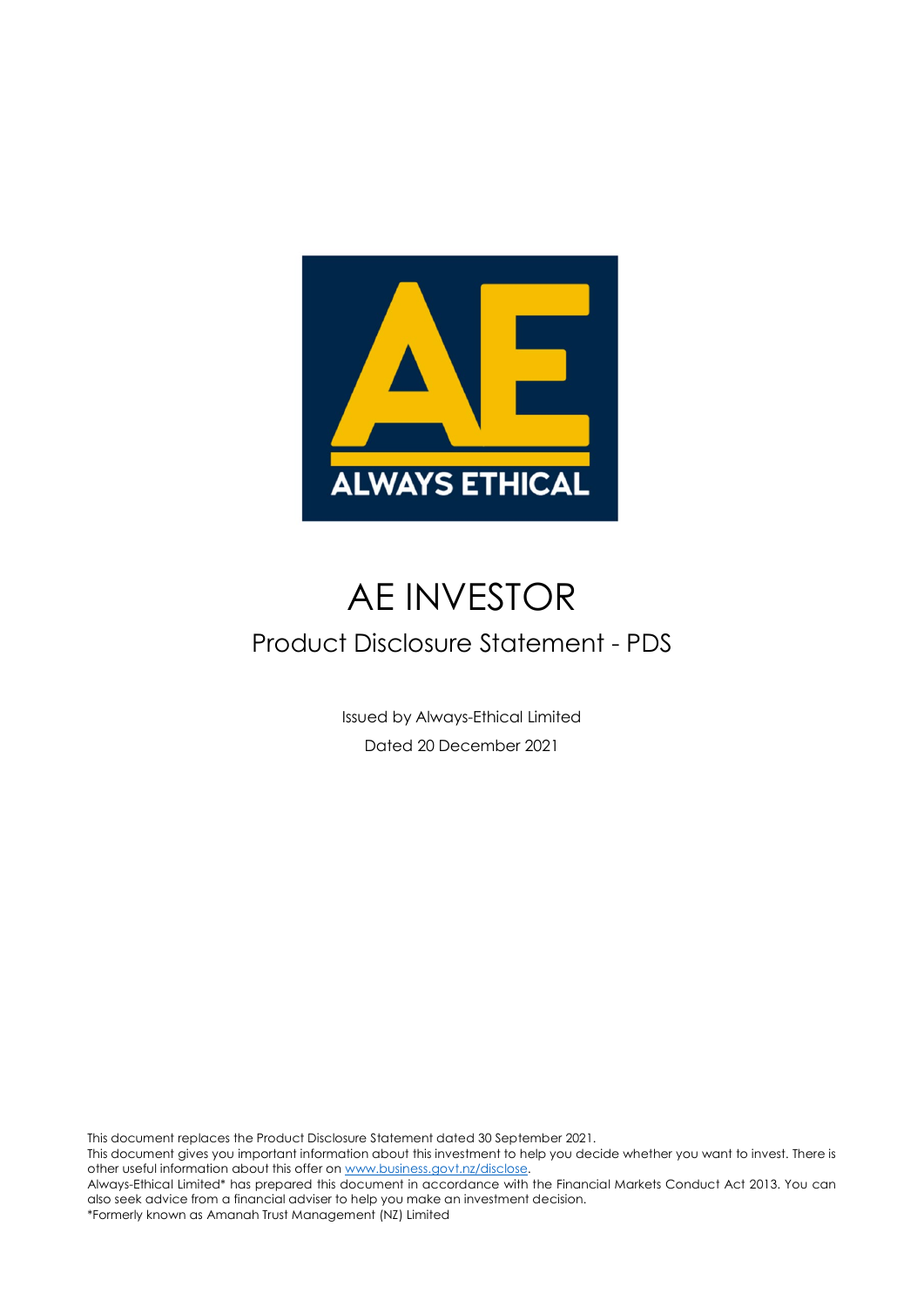#### **KEY INFORMATION – SUMMARY**

| <b>WHAT IS THIS?</b>                                     | AE Investor: This is a managed investment scheme (MIS). Your<br>money will be pooled with other investors' money and invested in<br>various investments. Always-Ethical Limited will invest your money<br>and charge you a fee for its services. The returns you receive are<br>dependent on the investment decisions of Always-Ethical Limited<br>and the performance of the investments. The value of those<br>investments may go up or down. The types of investment and the<br>fees you will be charged are described in this document. |                   |                                                                                                                                                                                                                                                                                                                                                                                                                                  |   |   |   |                                                           |                                                                                                                                                                                                                                                                                                                                              |
|----------------------------------------------------------|---------------------------------------------------------------------------------------------------------------------------------------------------------------------------------------------------------------------------------------------------------------------------------------------------------------------------------------------------------------------------------------------------------------------------------------------------------------------------------------------------------------------------------------------|-------------------|----------------------------------------------------------------------------------------------------------------------------------------------------------------------------------------------------------------------------------------------------------------------------------------------------------------------------------------------------------------------------------------------------------------------------------|---|---|---|-----------------------------------------------------------|----------------------------------------------------------------------------------------------------------------------------------------------------------------------------------------------------------------------------------------------------------------------------------------------------------------------------------------------|
| <b>WHAT WILL YOUR</b><br><b>MONEY BE INVESTED</b><br>IN? |                                                                                                                                                                                                                                                                                                                                                                                                                                                                                                                                             |                   | Always-Ethical Limited offers one fund, AE Investor.<br>"Description of your investment".<br>has a high level of volatility. See section 3.<br>Your investment is held as Units which the Registry issues to you. All<br>AE Investor assets are held by the Custodian, Trustees Executors<br>Limited (TEL), each unit entitles you to a pro rata share of all the<br>assets held by TEL on behalf of AE Investor's unit holders. |   |   |   |                                                           | This investment option is summarised below. More information about<br>the investment target and strategy is provided in section 3<br>AE Investor is a USD denominated managed investment fund that<br>invests in up to 50 US stocks listed on the New York Stock Exchange<br>(NYSE), Nasdaq or Cash which may be either USD or NZD. The fund |
|                                                          |                                                                                                                                                                                                                                                                                                                                                                                                                                                                                                                                             |                   |                                                                                                                                                                                                                                                                                                                                                                                                                                  |   |   |   | The value of each unit can vary (both up and down) daily. |                                                                                                                                                                                                                                                                                                                                              |
| <b>RISK INDICATOR</b>                                    |                                                                                                                                                                                                                                                                                                                                                                                                                                                                                                                                             | <b>Lower Risk</b> |                                                                                                                                                                                                                                                                                                                                                                                                                                  |   |   |   | <b>Higher Risk</b>                                        |                                                                                                                                                                                                                                                                                                                                              |
|                                                          |                                                                                                                                                                                                                                                                                                                                                                                                                                                                                                                                             |                   |                                                                                                                                                                                                                                                                                                                                                                                                                                  | 3 | 4 | 5 | 6                                                         | 7                                                                                                                                                                                                                                                                                                                                            |
|                                                          |                                                                                                                                                                                                                                                                                                                                                                                                                                                                                                                                             | Return            | $\mathbf 2$<br><b>Potentially Lower Return</b>                                                                                                                                                                                                                                                                                                                                                                                   |   |   |   |                                                           | <b>Potentially Higher</b>                                                                                                                                                                                                                                                                                                                    |
|                                                          |                                                                                                                                                                                                                                                                                                                                                                                                                                                                                                                                             |                   | www.sorted.org.nz/calculators/investment-planner                                                                                                                                                                                                                                                                                                                                                                                 |   |   |   |                                                           | See section 4 "What are the risks of investing?" for an explanation of the risk indicator<br>and information about other risks not included in the risk indicator. To help clarify your<br>own attitude to risk, you can seek financial advice, or work your risk profile at:                                                                |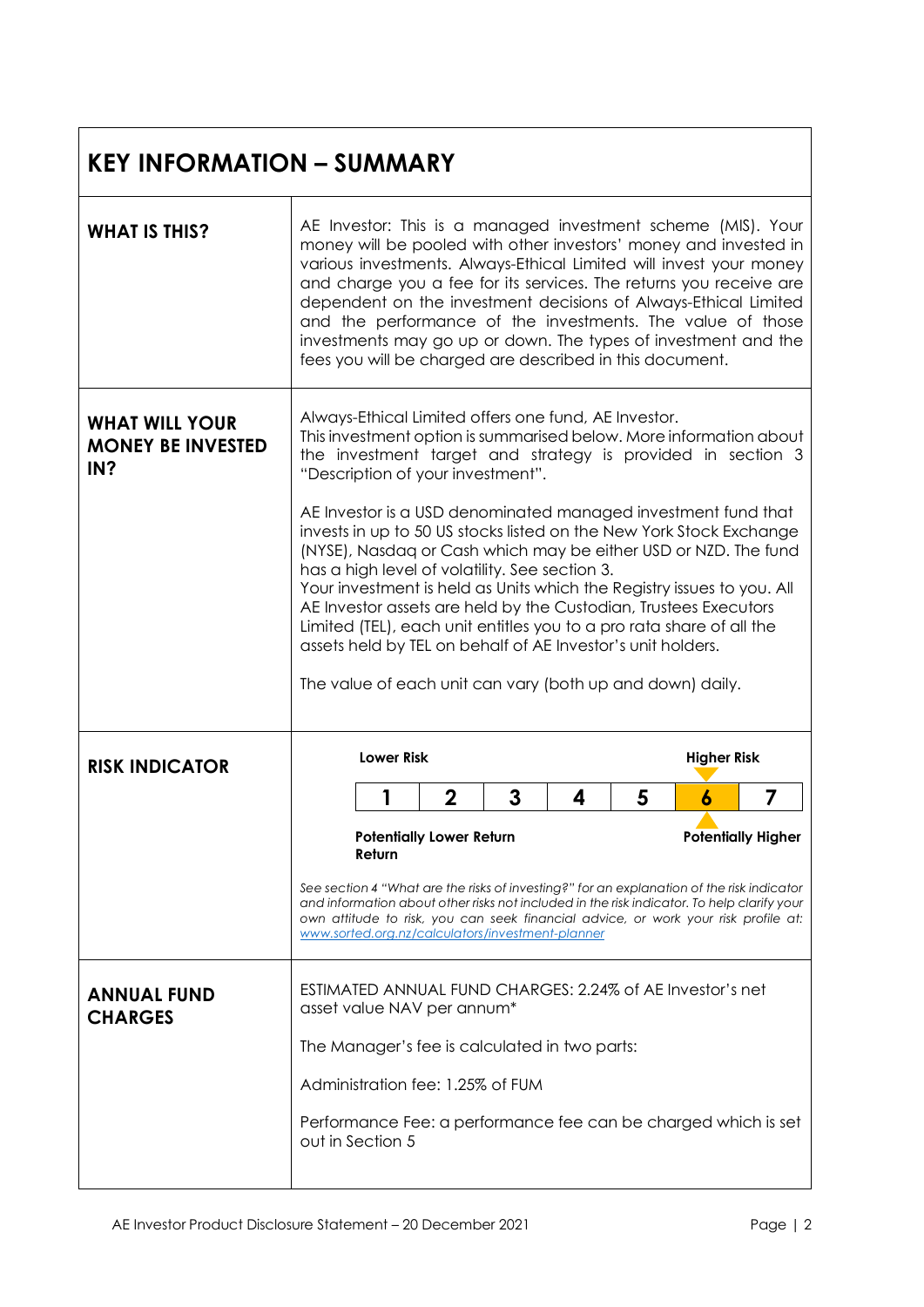|                                                   | Expenses: are charged as set out in Section 5                                                                                                                                                                                                                                                                                                        |
|---------------------------------------------------|------------------------------------------------------------------------------------------------------------------------------------------------------------------------------------------------------------------------------------------------------------------------------------------------------------------------------------------------------|
|                                                   | *The estimated annual fee charges of 2.24% of NAV per annum<br>includes an estimated performance fee (0.57%) and costs and<br>expenses (0.42%).<br>A performance fee is not charged unless AE Investor achieves                                                                                                                                      |
|                                                   | performance fee requirements set out in section 5.                                                                                                                                                                                                                                                                                                   |
|                                                   | There are no withdrawal fees.                                                                                                                                                                                                                                                                                                                        |
| <b>WHO MANAGES</b><br><b>AE INVESTOR?</b>         | Always-Ethical Limited is the Manager of AE Investor. See section 7<br>"who is involved" for more information.                                                                                                                                                                                                                                       |
| <b>WHAT ARE THE</b><br><b>RETURNS?</b>            | Returns on your investment come from changes in the unit price. AE<br>Investor does not make distributions to Investors.                                                                                                                                                                                                                             |
| <b>HOW CAN YOU GET</b><br><b>YOUR MONEY OUT?</b>  | You can redeem your investment, in whole or in part by written<br>notice to the Manager by email to info@Always-Ethical.com.<br>Please advise the number of units you wish to redeem. Redemption<br>usually takes 5 working days.                                                                                                                    |
|                                                   | We have the ability, in certain circumstances, to suspend<br>redemptions.                                                                                                                                                                                                                                                                            |
|                                                   | Your investment in AE Investor can be sold, but there is no<br>established market for trading these financial products. This means<br>you may not be able to find a buyer for your investment.                                                                                                                                                       |
|                                                   | Further information about redeeming your investment can be found<br>in section 2 "How does this investment work?"                                                                                                                                                                                                                                    |
| <b>HOW WILL YOUR</b>                              | AE Investor is a portfolio investment entity (PIE).                                                                                                                                                                                                                                                                                                  |
| <b>INVESTMENT BE</b><br><b>TAXED?</b>             | The amount of tax you pay in respect of a PIE is based on your<br>prescribed investor rate (PIR). To determine your PIR go to<br>https://www.ird.govt.nz/topics/income-tax/typesofincome.<br>See<br>section 6 "what taxes will you pay?" for more information.                                                                                       |
| <b>WHERE CAN I GET KEY</b><br><b>INFORMATION?</b> | Always-Ethical Limited is required to publish quarterly updates for<br>AE Investor. The updates show the returns, and the total fees<br>actually charged to Investors, during the previous year. The latest<br>fund updates are available at www.Always-Ethical.com. The<br>Manager will also give you copies of those documents free on<br>request. |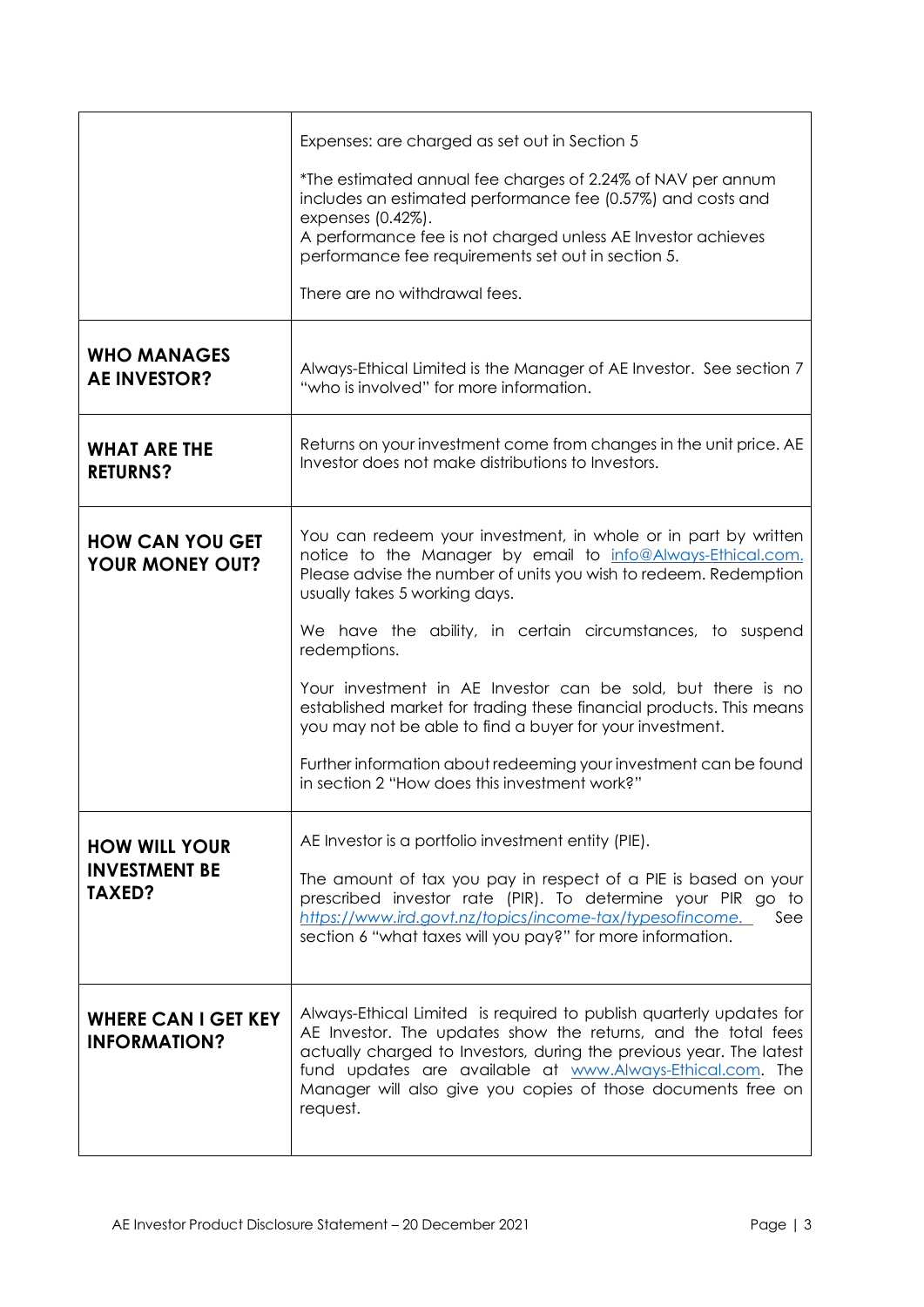# **CONTENTS**

| SECTION 1        | Key Information Summary          | Page 2  |
|------------------|----------------------------------|---------|
| <b>SECTION 2</b> | How does this investment work?   | Page 5  |
| <b>SECTION 3</b> | Description of your investment   | Page 7  |
| <b>SECTION 4</b> | What are the risks of investing? | Page 10 |
| <b>SECTION 5</b> | What are the fees?               | Page 12 |
| <b>SECTION 6</b> | What taxes will you pay?         | Page 14 |
| SECTION 7        | Who is involved?                 | Page 15 |
| <b>SECTION 8</b> | How to complain                  | Page 16 |
| <b>SECTION 9</b> | Where to find more information   | Page 17 |
| SECTION 10       | How to apply                     | Page 17 |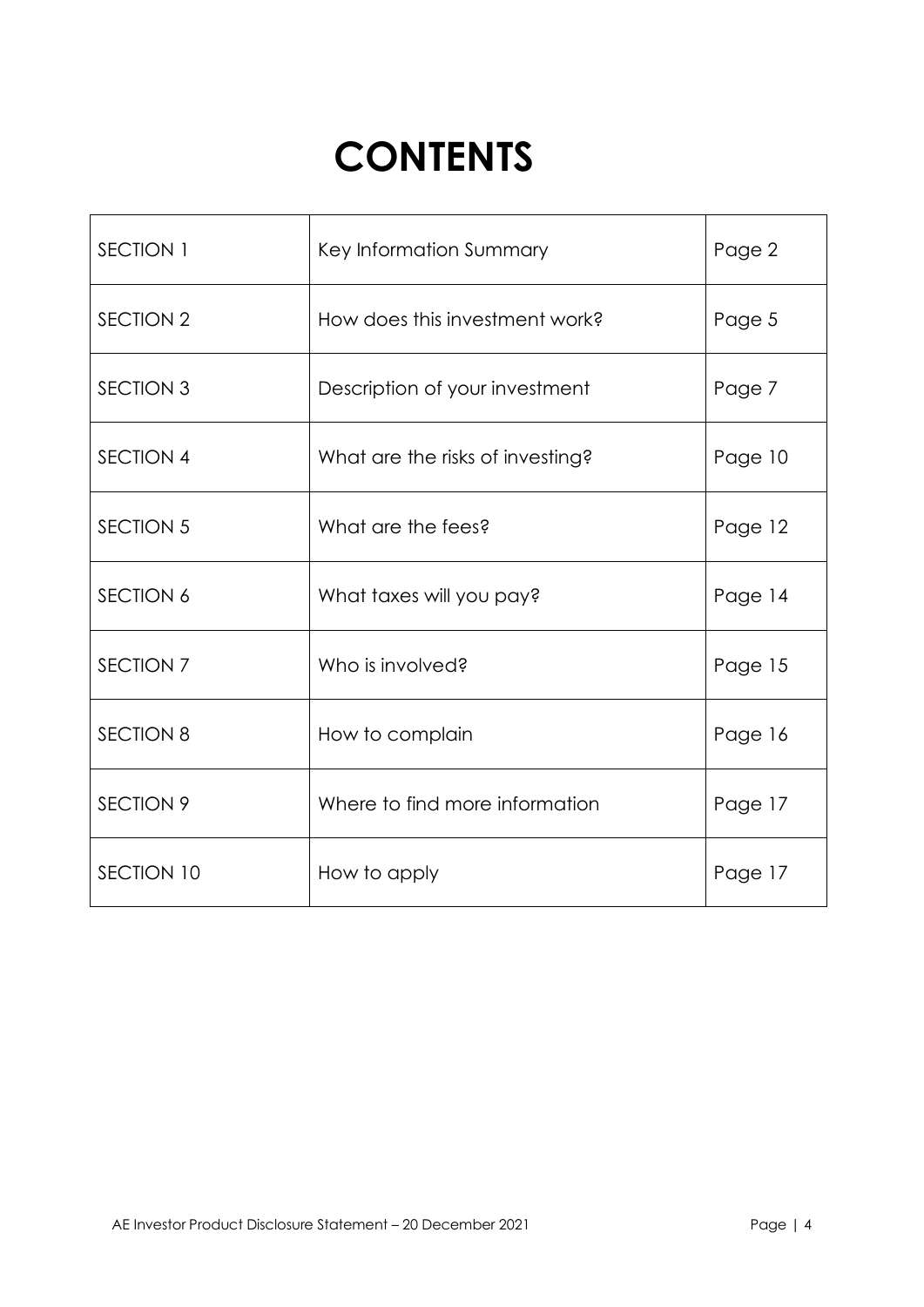|                                                                                      | <b>1. HOW DOES THIS INVESTMENT WORK?</b>                                                                                                                                                                                                                                                                                                                                                                         |
|--------------------------------------------------------------------------------------|------------------------------------------------------------------------------------------------------------------------------------------------------------------------------------------------------------------------------------------------------------------------------------------------------------------------------------------------------------------------------------------------------------------|
| <b>FEATURES OF THE</b><br><b>SCHEME</b>                                              | This PDS is an offer to purchase units in AE Investor. AE Investor is governed<br>by a trust deed between Always-Ethical Limited (the Manager) and<br>Trustees Executors Limited (TEL, the Supervisor). Your investments are held<br>by the Supervisor's Custodial Division.                                                                                                                                     |
|                                                                                      | TEL is independent from Always-Ethical Limited.                                                                                                                                                                                                                                                                                                                                                                  |
| <b>HOW DOES IT</b><br><b>WORK?</b>                                                   | When you invest in AE Investor your money buys units in AE Investor. Each<br>unit you buy will have a price calculated each day, by the unit registry,<br>based on the value of AE Investor assets at the time. Changes in the value<br>of AE Investor's assets (up or down) are reflected in the daily unit price.                                                                                              |
|                                                                                      | The number of units you hold, when multiplied by the unit price, gives you<br>the total value of your investment (the impact of PIE tax can result in a<br>change in the number of units you hold, up or down).                                                                                                                                                                                                  |
|                                                                                      | The return on your investment comes from any increase or decrease in the<br>unit price at the time you redeem the investment.                                                                                                                                                                                                                                                                                    |
|                                                                                      | AE Investor does not make distributions to Investors.                                                                                                                                                                                                                                                                                                                                                            |
| <b>WHAT ARE THE</b><br><b>BENEFITS?</b><br>Strict Ethical Mandate -<br>see section 3 | AE Investor has a Strict Ethical Mandate that is defined in section 3. This<br>mandate restricts the investing activities of the Manager to permitted<br>investments, providing transparency for investors, and enables you to take<br>responsibility for how your investments impact society. If we breach the<br>Strict Investment Mandate, the breach is purified by a donation to a charity<br>for the poor. |
|                                                                                      | For more information, please see section 3 "Description of your investment<br>option".                                                                                                                                                                                                                                                                                                                           |
|                                                                                      | Diversification: pooling with other investors enables you to invest in a range<br>of investments that promotes diversification with the aim of reducing the<br>risks of your investment portfolio. It also gives you access to investment<br>markets and equities that you may not otherwise be able to invest in.                                                                                               |
|                                                                                      | Professional Management: using a managed fund simplifies the investing<br>process for you, especially if you do not have the time or skill to manage<br>your own investments and keep appropriate records.                                                                                                                                                                                                       |
|                                                                                      | AE Investor invests in USD based listed US equities. All investments must<br>comply with the Strict Ethical Mandate.                                                                                                                                                                                                                                                                                             |
|                                                                                      | The assets of AE Investor are not available to meet the liabilities of any<br>other fund.                                                                                                                                                                                                                                                                                                                        |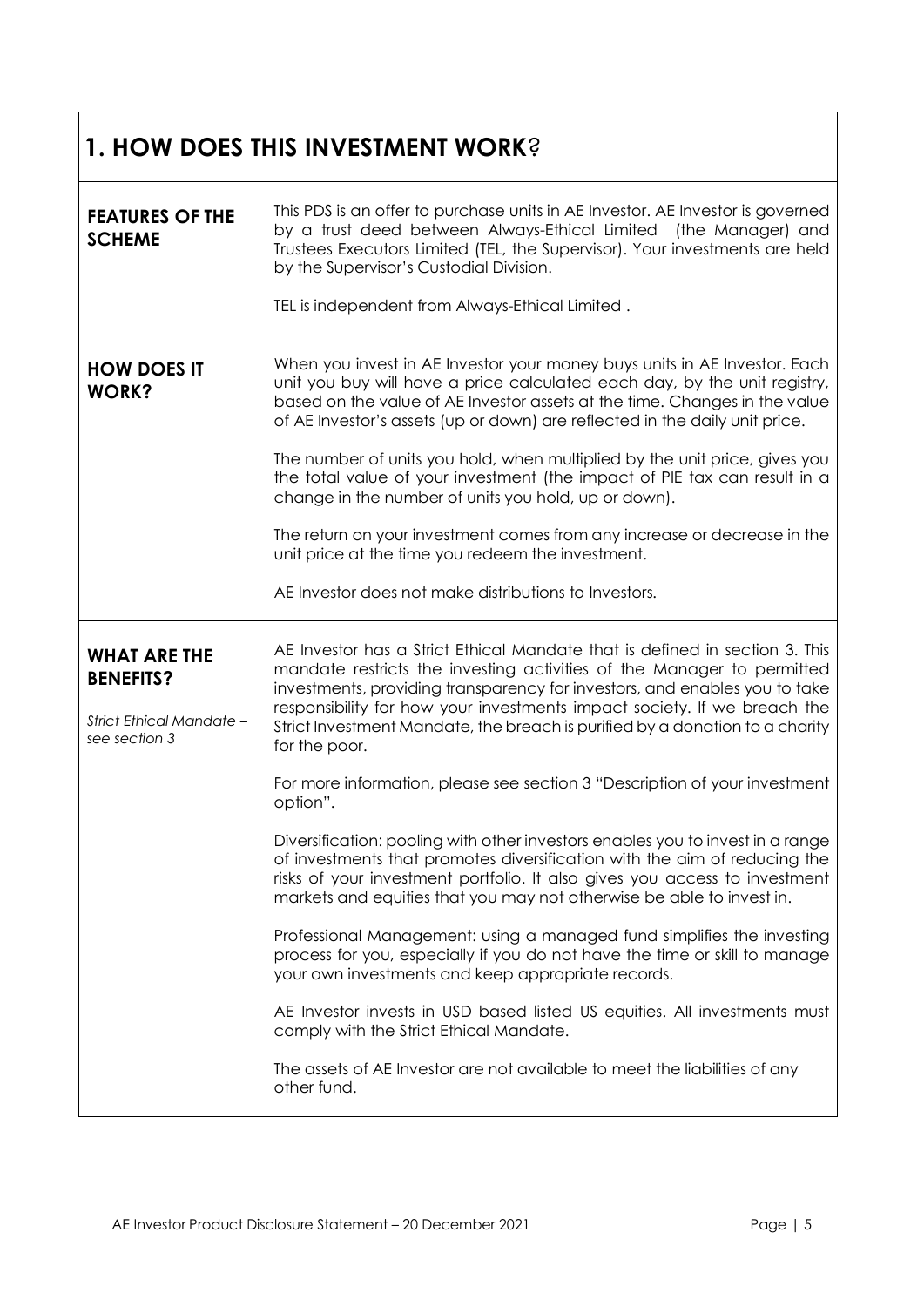| <b>MAKING</b><br><b>INVESTMENTS</b>          | You begin investing in AE Investor by completing the application form at<br>the back of the PDS together with the supporting documents requested, or<br>you may contact us by email info@Always-Ethical.com or phone 0800 4<br>262624.                                                                                                                                                                                                                                                                                                                                                   |
|----------------------------------------------|------------------------------------------------------------------------------------------------------------------------------------------------------------------------------------------------------------------------------------------------------------------------------------------------------------------------------------------------------------------------------------------------------------------------------------------------------------------------------------------------------------------------------------------------------------------------------------------|
|                                              | Investing in AE Investor is open to all.                                                                                                                                                                                                                                                                                                                                                                                                                                                                                                                                                 |
|                                              | There is no minimum sum*, and we encourage children to invest.                                                                                                                                                                                                                                                                                                                                                                                                                                                                                                                           |
|                                              | You may invest in USD or NZD.                                                                                                                                                                                                                                                                                                                                                                                                                                                                                                                                                            |
|                                              | All investment funds must come to the AE Investor subscription account<br>from a recognised AML/CFT compliant Bank. Cash is not accepted.                                                                                                                                                                                                                                                                                                                                                                                                                                                |
|                                              | Investors are requested to specify an authorised redemption bank account<br>at the time of making the application - this expedites any request for<br>redemption. At the time of redemption, you can specify any account, but<br>we will need time to verify the same.                                                                                                                                                                                                                                                                                                                   |
|                                              | If you invest in NZD, the Manager will convert the invested funds to USD at<br>the FX conversion rate of AE Investor's bank at the time. The Manager has<br>the discretion to delay conversion to USD (and therefore issuing units) in<br>order to pool investor money for currency transactions.                                                                                                                                                                                                                                                                                        |
|                                              | *Investments less than NZD\$100 are held in an investment wallet by the Unit<br>Registry until the sum reaches a total of \$100. The sum invested is<br>transacted and AE Investor units are issued by the Registry.                                                                                                                                                                                                                                                                                                                                                                     |
| <b>WITHDRAWING</b><br><b>YOUR INVESTMENT</b> | You may withdraw the whole, or part of, your investment at any time by<br>notice in writing to info@Always-Ethical.com                                                                                                                                                                                                                                                                                                                                                                                                                                                                   |
|                                              | Your investment may be redeemed in either USD or NZD and deposited to<br>the bank account you instruct.                                                                                                                                                                                                                                                                                                                                                                                                                                                                                  |
|                                              | The redemption value of your investment is calculated by the Registry,<br>which is independent of the Manager. The Registry value is final. When<br>redeeming the whole investment, the Registry calculates and pays all PIE<br>tax due to the IRD. Redeeming the whole investment can take up to 5<br>working days (T+5). If an urgent redemption is required to the value of 90%,<br>we will be able to pay 90% on the day requested and the balance in 5<br>days following, as the Registry need to calculate and pay the investors PIE<br>tax, prior to completing the full payment. |
|                                              | If at the time of making the application to invest with AE Investor you<br>specified an authorised redemption account, the process of sending you<br>your money is expedited.                                                                                                                                                                                                                                                                                                                                                                                                            |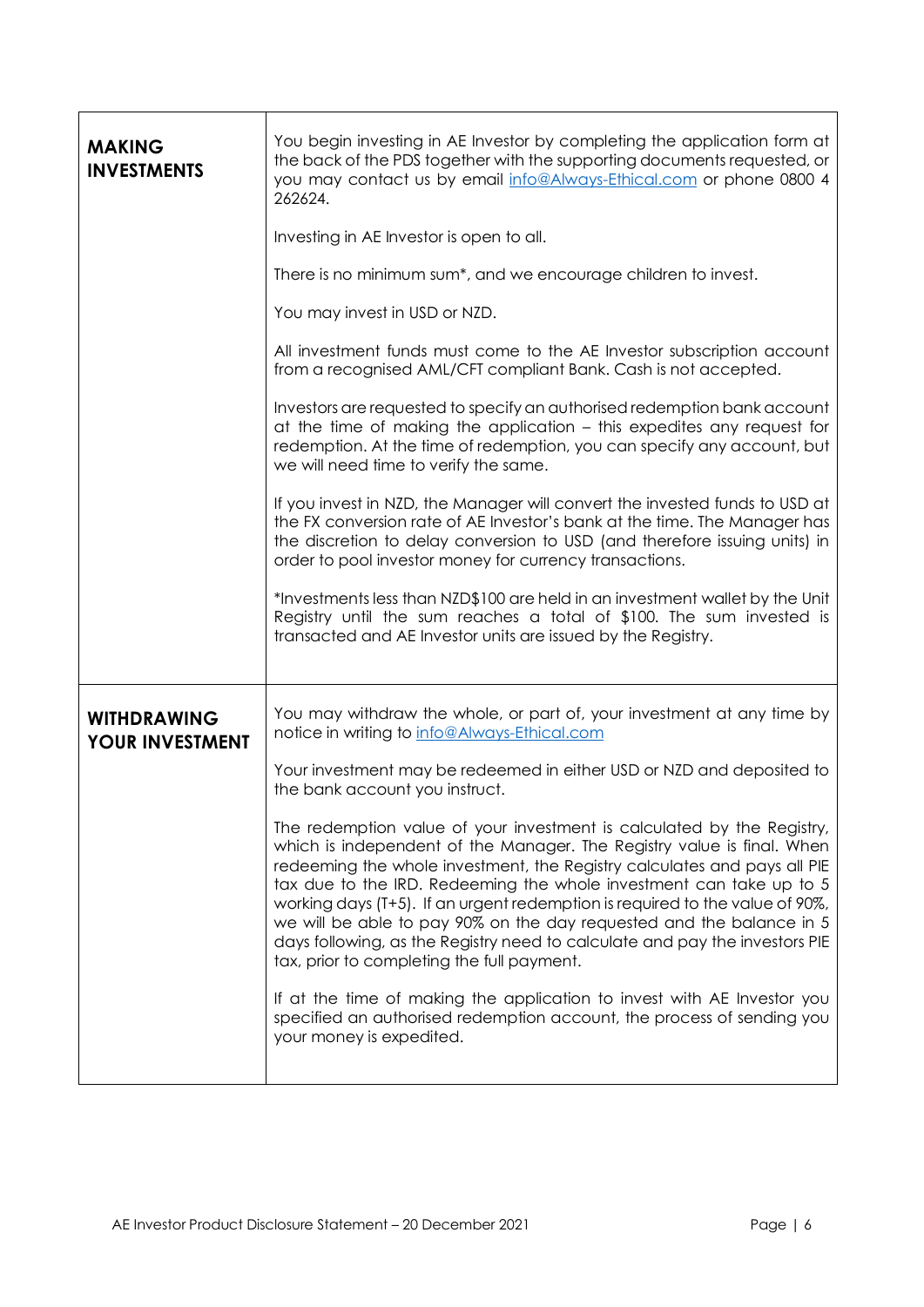| <b>2. DESCRIPTION OF YOUR INVESTMENT OPTION</b>              |                                                                                                                                                                                                                                                                                                                                                                                                                                                                                                                                                                                                                                                                                                                                                                                                                                                                                                                                                                                                                                                                                                                                                                                                                                                  |  |  |  |
|--------------------------------------------------------------|--------------------------------------------------------------------------------------------------------------------------------------------------------------------------------------------------------------------------------------------------------------------------------------------------------------------------------------------------------------------------------------------------------------------------------------------------------------------------------------------------------------------------------------------------------------------------------------------------------------------------------------------------------------------------------------------------------------------------------------------------------------------------------------------------------------------------------------------------------------------------------------------------------------------------------------------------------------------------------------------------------------------------------------------------------------------------------------------------------------------------------------------------------------------------------------------------------------------------------------------------|--|--|--|
| <b>FUND NAME</b>                                             | <b>AE INVESTOR</b>                                                                                                                                                                                                                                                                                                                                                                                                                                                                                                                                                                                                                                                                                                                                                                                                                                                                                                                                                                                                                                                                                                                                                                                                                               |  |  |  |
| <b>INVESTMENT</b><br><b>OBJECTIVE and</b><br><b>STRATEGY</b> | AE Investor is a USD denominated managed investment fund that invests<br>in up to 50 US stocks listed on the New York Stock Exchange (NYSE),<br>Nasdaq, or Cash, which may be either USD or NZD.                                                                                                                                                                                                                                                                                                                                                                                                                                                                                                                                                                                                                                                                                                                                                                                                                                                                                                                                                                                                                                                 |  |  |  |
| <b>TARGET</b><br><b>INVESTMENT MIX</b>                       | The Manager's Investment Committee has wide discretion to set the target<br>investment mix, and this may vary from 100% equities to 100% cash. The<br>Investment Committee regularly considers market conditions and assesses<br>the ratio of equities to cash and the risk to the investor's funds. The<br>Manager describes the fund as aggressive as it may at any time have 90 -<br>100% of its assets invested in equities.                                                                                                                                                                                                                                                                                                                                                                                                                                                                                                                                                                                                                                                                                                                                                                                                                 |  |  |  |
| <b>Actively adjusted</b><br>risk profile                     | This unique aspect of AE Investor allows it to change its Risk type.<br>The risk types are:<br>Defensive<br>Conservative<br><b>Balanced</b><br>Growth<br>Aggressive<br>(See the table below from the www.sorted.govt.nz website).<br>Part of the AE Investor's investment strategy is to manage volatility by<br>holding a balance of equities and cash. When there is a market event, the<br>intent is to hold a war chest to take up opportunities to deliver long term<br>growth by buying at prices below the future market price potential of the<br>stock.<br>When the Investment Committee considers the world economy requires, it<br>actively adjusts the ratio of cash to equities. This changes the risk type of<br>the fund.<br>For example, in February 2020 it reduced its equities holding to under 34%<br>making<br>its<br>risk<br>type,<br>by<br>definition,<br>conservative<br>$\alpha$<br>fund<br>www.sorted.govt.nz). See table below.<br>Fund - risk type<br>$%$ Cash<br>% Equities<br>100 - 90%<br>$0 - 10%$<br>Aggressive<br>Growth<br>$89.9 - 63\%$<br>$10.1 - 37\%$<br><b>Balanced</b><br>$62.9 - 35\%$<br>$37.1 - 65%$<br>Conservative<br>$34.9 - 10\%$<br>$65.1 - 90\%$<br>Defensive<br>$0 - 9.9\%$<br>$90.1 - 100\%$ |  |  |  |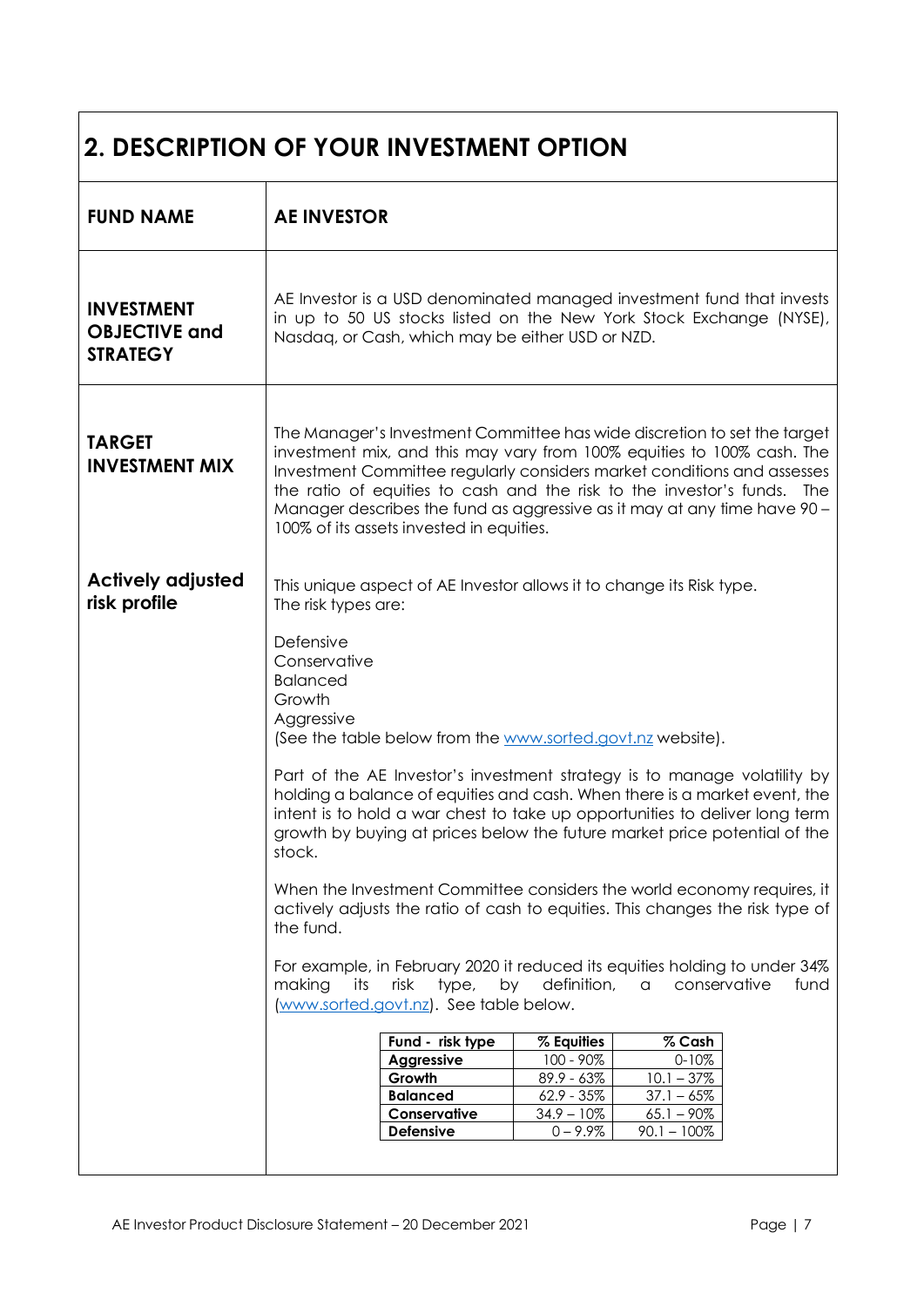|                                                                               | 80% US listed equities<br>20% USD or NZD, cash or<br>cash equivalents                                                                                                                                                                                                                                                                                                                                                                |
|-------------------------------------------------------------------------------|--------------------------------------------------------------------------------------------------------------------------------------------------------------------------------------------------------------------------------------------------------------------------------------------------------------------------------------------------------------------------------------------------------------------------------------|
|                                                                               | As a general guidance the target mix is 80% equities, 20% cash, but this is<br>not to be taken as limiting the Investment Committee's ability to stay<br>nimble by adjusting ratio of the equities/cash as it believes appropriate.                                                                                                                                                                                                  |
|                                                                               | The Manager applies an active management strategy to its investments,<br>keeping the investments within the Strict Investment Mandate.                                                                                                                                                                                                                                                                                               |
| <b>MINIMUM</b><br><b>RECOMMENDED</b><br><b>INVESTMENT</b><br><b>TIMEFRAME</b> | 5 YEARS                                                                                                                                                                                                                                                                                                                                                                                                                              |
| <b>SUITABILITY OF</b><br><b>FUND FOR CLASSES</b><br><b>OF INVESTORS</b>       | AE Investor is suitable for ALL classes of investors who want a strictly ethical<br>investment as per the Strict Ethical Mandate set out below.                                                                                                                                                                                                                                                                                      |
| <b>FURTHER</b><br><b>INFORMATION</b>                                          | Our Statement of Investment Policy and Objectives (SIPO) sets out our<br>investment objectives. We review our SIPO in consultation with our<br>Supervisor. We will notify you of any material changes before making them.<br>The current SIPO can be found at www.Always-Ethical.com/documents or<br>at https://disclose-register.companiesoffice.govt.nz<br>Further information about the assets in AE Investor can be found in the |
|                                                                               | latest fund update at www.Always-Ethical.com/documents or<br>https://disclose-register.companiesoffice.govt.nz                                                                                                                                                                                                                                                                                                                       |
| <b>STRICT ETHICAL</b><br><b>MANDATE</b>                                       | <b>ETHICAL MANDATE</b><br>Up to 50 equities, being ordinary shares listed on the NYSE or Nasdaq,<br>and cash; USD or NZD.                                                                                                                                                                                                                                                                                                            |
|                                                                               | Equity investments to be in companies with strong balance sheets<br>that meet the financial ratios:                                                                                                                                                                                                                                                                                                                                  |
|                                                                               | Interest-bearing debt less than 30%.                                                                                                                                                                                                                                                                                                                                                                                                 |
|                                                                               | Interest-bearing investments less than 30%.                                                                                                                                                                                                                                                                                                                                                                                          |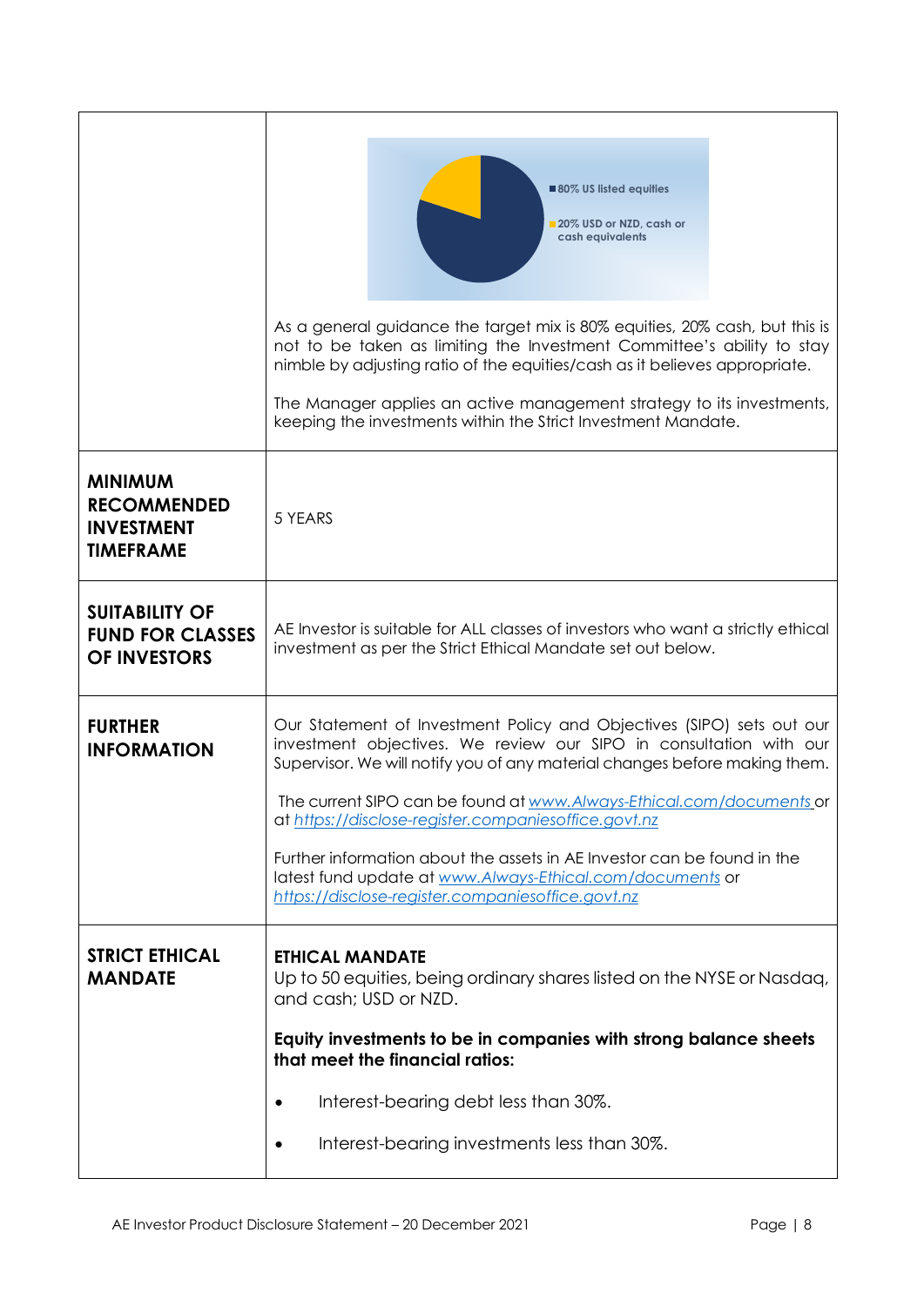|                                         | Illiquid assets greater than 33% (i.e. they are assets making or<br>doing something for the good of humanity that exceed 67% of<br>total assets).                                                                                               |
|-----------------------------------------|-------------------------------------------------------------------------------------------------------------------------------------------------------------------------------------------------------------------------------------------------|
|                                         | <b>Prohibited activities:</b>                                                                                                                                                                                                                   |
|                                         | Products whose return is based on receipt of interest, including<br>➤<br>money lending*<br>*Explanation: this excludes all financial institutions, Banks, Money Lenders and Insurance<br>Companies.                                             |
|                                         | Gambling and speculative investments*<br>*Explanation: this is not just a prohibition of gambling organisations like casinos, but also<br>excludes high-risk investment products that rely on chance for success, eg. hedging<br>products.      |
|                                         | Derivatives*<br>➤<br>*Explanation: these are a high-risk product that rely on chance for success (gambling).                                                                                                                                    |
|                                         | Alcohol                                                                                                                                                                                                                                         |
|                                         | Tobacco                                                                                                                                                                                                                                         |
|                                         | Weapons of war                                                                                                                                                                                                                                  |
|                                         | Adult entertainment                                                                                                                                                                                                                             |
|                                         | Gold and Silver hedging                                                                                                                                                                                                                         |
|                                         | Pork*<br>➤<br>*Explanation: This limits the investment in meat-based businesses.                                                                                                                                                                |
|                                         | Leverage* (i.e. borrowing against investors' (your) money, not<br>assets).<br>*Explanation of leverage: Leverage is a practice of many fund managers. Leverage puts<br>your investment at an unethical risk. Leverage is absolutely prohibited. |
|                                         | Fossil fuel exploration<br>➤                                                                                                                                                                                                                    |
|                                         | If an investment is suspected of not complying with the Ethical Mandate, it is sold<br>on the next trading day.                                                                                                                                 |
| <b>STRICT ETHICAL</b><br><b>MANDATE</b> | <b>CASH</b><br>Any cash held in the Scheme is held in US dollars or NZ dollars in interest-<br>free bank accounts.                                                                                                                              |
|                                         | The Ethical Mandate prohibits investment in fixed-return products or<br>derivative instruments.                                                                                                                                                 |
|                                         | Non permissible income generated from non-compliant business<br>operations or investments (both operations and non-operations) should not<br>exceed 5% of the total income generated by the company invested in.                                |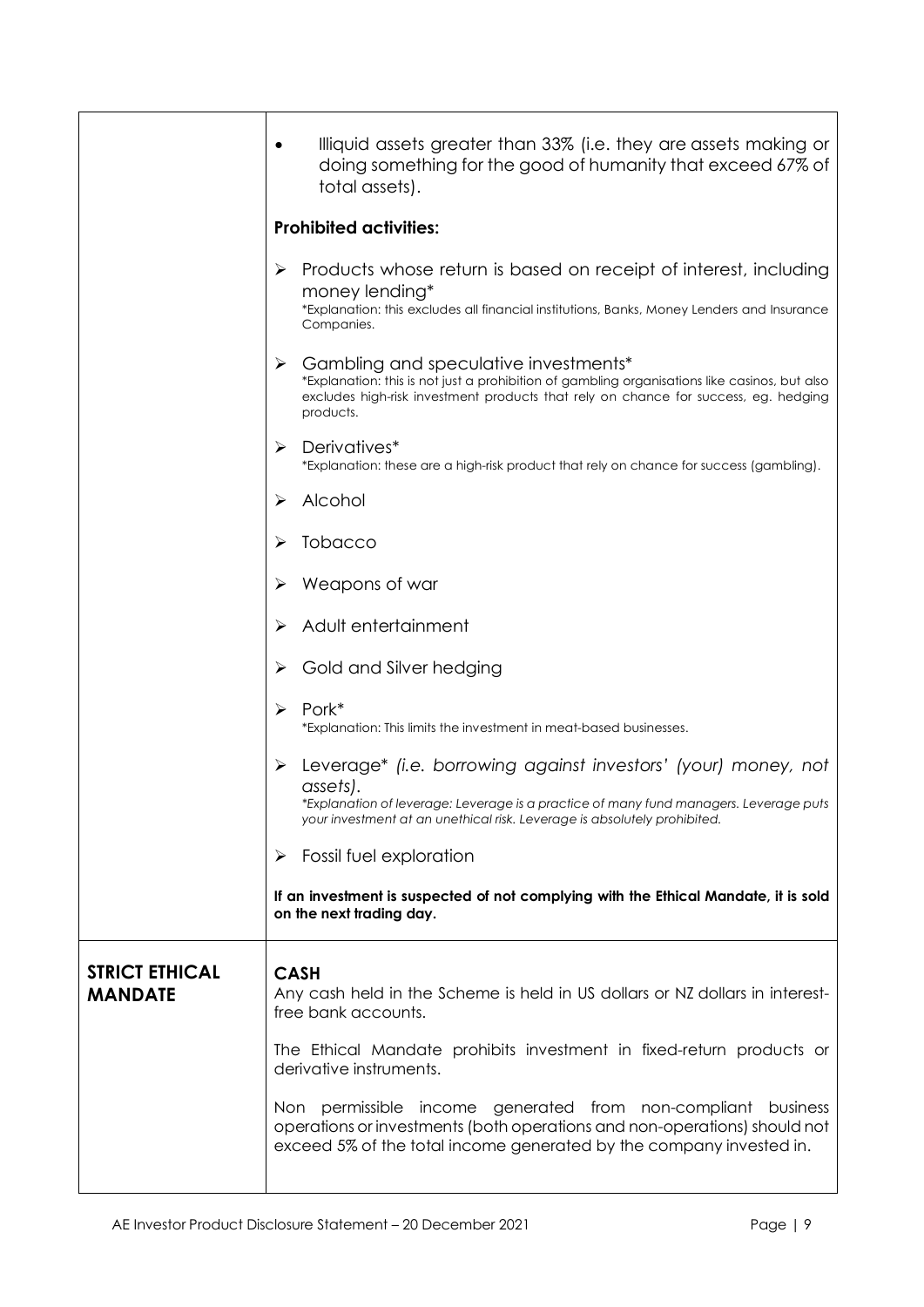|                                                      | Each year the effect of the non-permissible income is "purified" by a<br>donation to the poor.                                                                                                                                                                      |                                                                                                                          |                                 |   |   |   |                                                                                                                                                                                                                                                                                                                                        |
|------------------------------------------------------|---------------------------------------------------------------------------------------------------------------------------------------------------------------------------------------------------------------------------------------------------------------------|--------------------------------------------------------------------------------------------------------------------------|---------------------------------|---|---|---|----------------------------------------------------------------------------------------------------------------------------------------------------------------------------------------------------------------------------------------------------------------------------------------------------------------------------------------|
|                                                      |                                                                                                                                                                                                                                                                     | Purification is calculated by the Manager and AE Investor pays the sum<br>calculated annually to charities for the poor. |                                 |   |   |   |                                                                                                                                                                                                                                                                                                                                        |
| 3. WHAT ARE THE RISKS OF INVESTING?                  |                                                                                                                                                                                                                                                                     |                                                                                                                          |                                 |   |   |   |                                                                                                                                                                                                                                                                                                                                        |
| <b>UNDERSTANDING</b><br>THE RISK<br><b>INDICATOR</b> | Managed funds in New Zealand must have a standard risk indicator. The<br>risk indicator is designed to help investors understand the uncertainties<br>both for loss and growth that may affect their investment. You can<br>compare funds using the risk indicator. |                                                                                                                          |                                 |   |   |   |                                                                                                                                                                                                                                                                                                                                        |
|                                                      |                                                                                                                                                                                                                                                                     | <b>Lower Risk</b>                                                                                                        |                                 |   |   |   | <b>Higher Risk</b>                                                                                                                                                                                                                                                                                                                     |
|                                                      |                                                                                                                                                                                                                                                                     | 1                                                                                                                        | $\mathbf 2$                     | 3 | 4 | 5 | 6<br>7                                                                                                                                                                                                                                                                                                                                 |
|                                                      |                                                                                                                                                                                                                                                                     |                                                                                                                          | <b>Potentially Lower Return</b> |   |   |   | <b>Potentially Higher Return</b>                                                                                                                                                                                                                                                                                                       |
|                                                      |                                                                                                                                                                                                                                                                     |                                                                                                                          |                                 |   |   |   |                                                                                                                                                                                                                                                                                                                                        |
|                                                      | The risk indicator for AE Investor is found in section 3 'Description of your<br>investment option'. AE Investor risk is calculated on the basis of its ability to<br>invest in greater than 90% listed equities at 6, as shown above.                              |                                                                                                                          |                                 |   |   |   |                                                                                                                                                                                                                                                                                                                                        |
|                                                      | The risk indicator is rated from 1 (low) to 7 (high). The rating reflects how<br>much the value of the fund's assets go up and down (volatility). A higher<br>risk generally means higher potential returns over time, but more ups and<br>downs along the way.     |                                                                                                                          |                                 |   |   |   |                                                                                                                                                                                                                                                                                                                                        |
|                                                      | To help you clarify your own attitude to risk, you can seek financial advice,<br>or work out your risk profile at www.sorted.org.nz/calculators/investment-<br><u>planner</u>                                                                                       |                                                                                                                          |                                 |   |   |   |                                                                                                                                                                                                                                                                                                                                        |
|                                                      | Note: Even the lowest category does not mean a risk-free investment, and<br>there are other risks (described under the heading "Other specific risks")<br>that are not captured by this rating.                                                                     |                                                                                                                          |                                 |   |   |   |                                                                                                                                                                                                                                                                                                                                        |
|                                                      |                                                                                                                                                                                                                                                                     |                                                                                                                          |                                 |   |   |   | This risk indicator is not a guarantee of a fund's future performance. The risk<br>indicator is based on the returns data for the previous five years. While risk<br>indicators are usually relatively stable, they do shift from time to time. You<br>can see the most recent risk indicator in the latest fund update for this fund. |
| <b>GENERAL</b><br><b>INVESTMENT RISKS</b>            |                                                                                                                                                                                                                                                                     | down, which affect the risk indicator, are:                                                                              |                                 |   |   |   | Some of the factors that may cause the fund's value to move up and                                                                                                                                                                                                                                                                     |
|                                                      |                                                                                                                                                                                                                                                                     | ratio as a method of managing volatility (risk)                                                                          |                                 |   |   |   | AE Investor's Investment Committee regularly reviews the cash/equity                                                                                                                                                                                                                                                                   |
|                                                      |                                                                                                                                                                                                                                                                     |                                                                                                                          |                                 |   |   |   |                                                                                                                                                                                                                                                                                                                                        |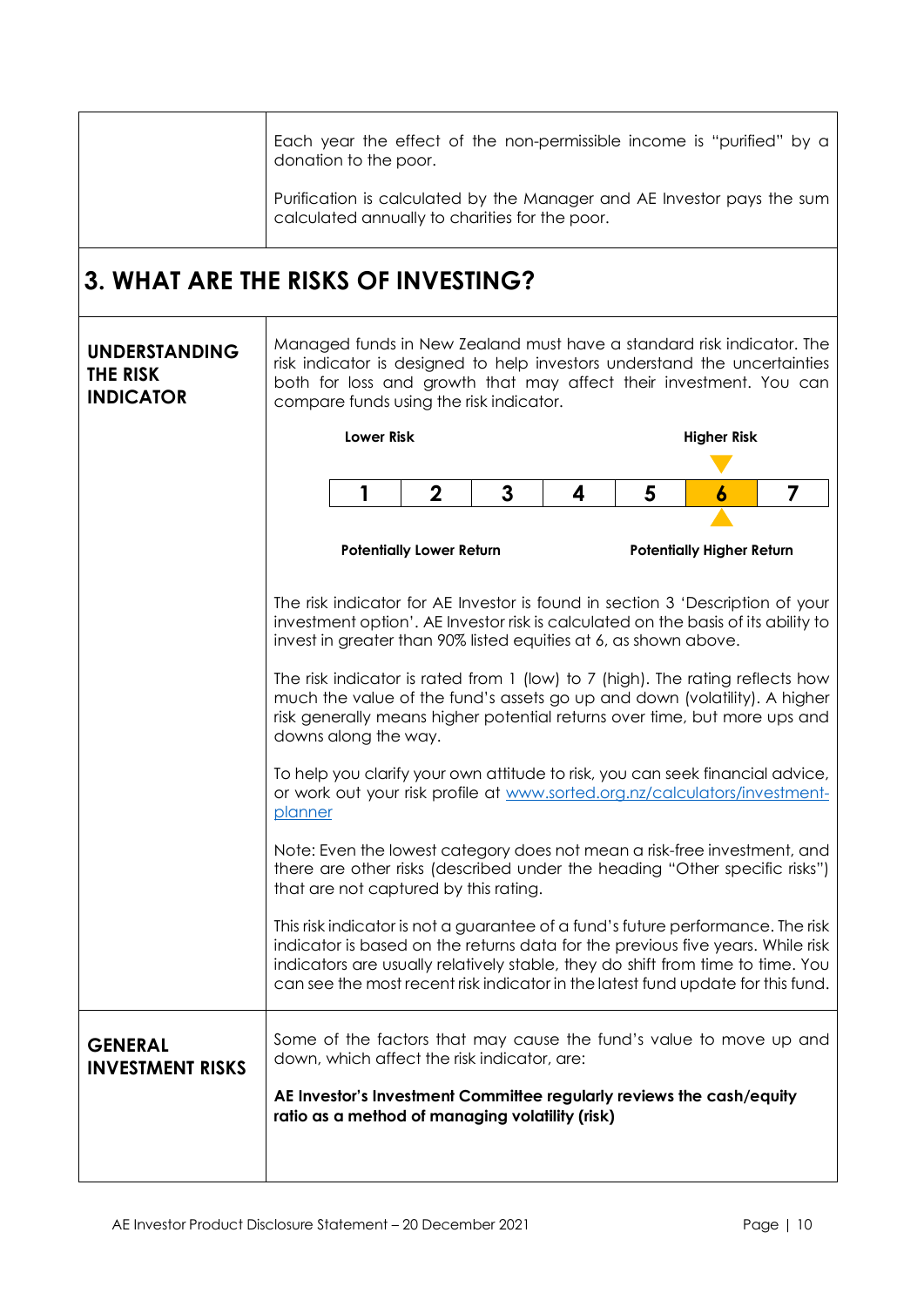|                                        | www.sorted.govt.nz    |                                             |                                                       | The volatility management can impact the risk of the fund. As a helpful<br>guide, the table below is taken from the NZ Retirement Commission website                                                                                                                                                                                                                                                                                                                                                                                     |  |
|----------------------------------------|-----------------------|---------------------------------------------|-------------------------------------------------------|------------------------------------------------------------------------------------------------------------------------------------------------------------------------------------------------------------------------------------------------------------------------------------------------------------------------------------------------------------------------------------------------------------------------------------------------------------------------------------------------------------------------------------------|--|
|                                        |                       | Fund - risk                                 | % Equities                                            | % Cash                                                                                                                                                                                                                                                                                                                                                                                                                                                                                                                                   |  |
|                                        |                       | type                                        |                                                       |                                                                                                                                                                                                                                                                                                                                                                                                                                                                                                                                          |  |
|                                        |                       | Aggressive                                  | 100 - 90%                                             | $0 - 10%$                                                                                                                                                                                                                                                                                                                                                                                                                                                                                                                                |  |
|                                        |                       | Growth<br><b>Balanced</b>                   | $89.9 - 63\%$<br>$62.9 - 35\%$                        | $10.1 - 37\%$<br>$37.1 - 65%$                                                                                                                                                                                                                                                                                                                                                                                                                                                                                                            |  |
|                                        |                       | Conservative                                | $34.9 - 10\%$                                         | $65.1 - 90\%$                                                                                                                                                                                                                                                                                                                                                                                                                                                                                                                            |  |
|                                        |                       | Defensive                                   | $0 - 9.9%$                                            | $90.1 - 100\%$                                                                                                                                                                                                                                                                                                                                                                                                                                                                                                                           |  |
|                                        |                       |                                             |                                                       | AE Investor advises that all investors at all times consider the fund to be                                                                                                                                                                                                                                                                                                                                                                                                                                                              |  |
|                                        |                       |                                             | aggressive when making investment decisions.          |                                                                                                                                                                                                                                                                                                                                                                                                                                                                                                                                          |  |
| Other general risk factors are:        |                       |                                             |                                                       |                                                                                                                                                                                                                                                                                                                                                                                                                                                                                                                                          |  |
|                                        |                       |                                             |                                                       |                                                                                                                                                                                                                                                                                                                                                                                                                                                                                                                                          |  |
| <b>INVESTMENT</b><br><b>MANAGEMENT</b> |                       | the portfolio's exposure to those areas.    |                                                       | Our investment management approach may lead us to choose<br>investments which underperform or may result in us misjudging market<br>movements. We use research and analysis to establish a view on market<br>factors as best we can and attempt to reduce their impact by adjusting                                                                                                                                                                                                                                                      |  |
| <b>MARKET</b>                          |                       | individual investments held by AE Investor. |                                                       | The investments of AE Investor are subject to economic, business,<br>technological, political, tax and regulatory conditions. These factors and<br>market sentiment, which can affect stock markets and the value of                                                                                                                                                                                                                                                                                                                     |  |
| <b>CURRENCY</b>                        | redeem.               |                                             |                                                       | AE Investor is denominated in US dollars. You will be exposed to currency<br>fluctuations between the US dollar and the currency where you are<br>domiciled. When you redeem, if you wish to receive your redemption value<br>in New Zealand dollars, then the final value of your investment will be<br>dependent on the NZD/USD exchange rate at the time of your decision to<br>AE Investor's investments may be denominatedin foreign currencies.<br>This means there is a risk that those foreign currencies fall or rise in value, |  |
|                                        |                       |                                             |                                                       | affecting the value of those assets from a New Zealand perspective.                                                                                                                                                                                                                                                                                                                                                                                                                                                                      |  |
| <b>TAXATION</b>                        | AE Investor is a PIE. |                                             |                                                       |                                                                                                                                                                                                                                                                                                                                                                                                                                                                                                                                          |  |
|                                        |                       |                                             | effect on the tax position of AE Investor and/or you. | The eligibility requirements to maintain PIE status pose a risk. Although we<br>have mechanisms availableto manage compliance with the PIE eligibility<br>requirements, there remains a risk that AE Investor could lose PIE status if<br>there is a breach of those requirements and we do not become aware of<br>the breach in time to correct it. This risk, if manifested, may have an adverse                                                                                                                                       |  |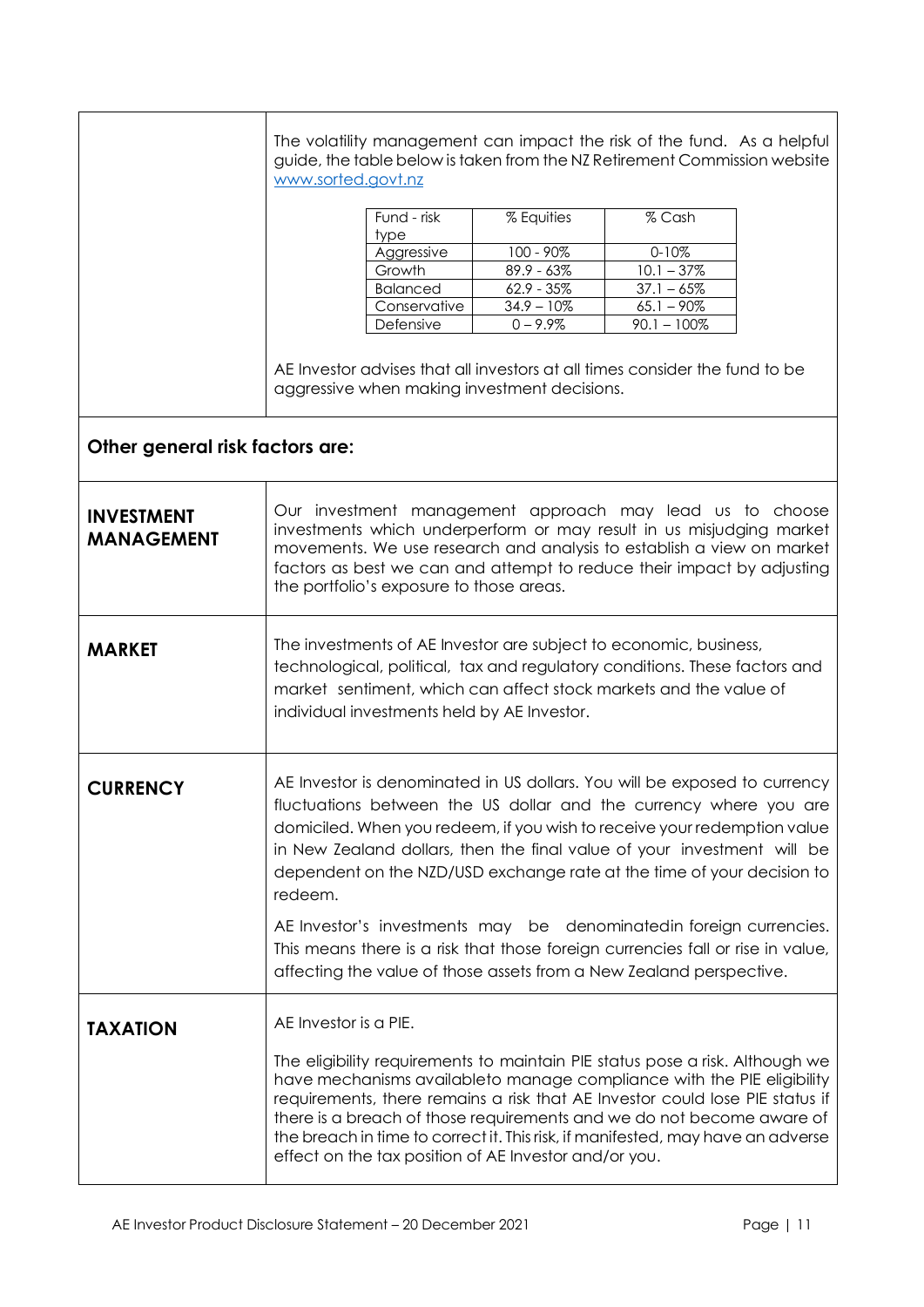|                                                                        | AE Investor is a capital growth fund, its income is deemed under the FIF<br>(Foreign Investment Fund) regime.                                                                                                                                                                                                                                                                                                                                      |
|------------------------------------------------------------------------|----------------------------------------------------------------------------------------------------------------------------------------------------------------------------------------------------------------------------------------------------------------------------------------------------------------------------------------------------------------------------------------------------------------------------------------------------|
|                                                                        | Taxation laws of the New Zealand jurisdiction are subject to change.                                                                                                                                                                                                                                                                                                                                                                               |
| <b>ETHICAL MANDATE</b>                                                 | Investments may, without the Manager's knowledge, breach AE Investor's<br>Ethical Mandate.                                                                                                                                                                                                                                                                                                                                                         |
| <b>STOCK TURN</b>                                                      | Strict compliance with AE Investor's Ethical Mandate may require the<br>Manager to sell investments immediately; this means an investment may<br>need tobe sold at the expense of future performance.                                                                                                                                                                                                                                              |
| <b>THIRD PARTY -</b><br><b>BROKERAGE</b>                               | The Manager outsources the brokerage for the trading of its equity<br>investments to JB Were (NZ) Ltd. The brokerage is instructed sale by sale<br>and if it fails to perform, the risk is limited to that instruction. The brokerage<br>can be readily changed.                                                                                                                                                                                   |
|                                                                        | JB Were (NZ) Ltd has a high reputation as a brokerage house and provides<br>useful trading algorithms to the Manager.                                                                                                                                                                                                                                                                                                                              |
| <b>LIQUIDITY (OUR</b><br><b>ABILITY TO SELL</b><br><b>INVESTMENTS)</b> | The ability to sell investments may sometimes be constrained. However, the<br>risk relating to our ability to sell the Scheme's investments is low as our<br>equities are listed on the NYSE and Nasdaq.                                                                                                                                                                                                                                           |
|                                                                        | However, the value of the Scheme's investments can change due to<br>conditions beyond our foresight or control. The volatility of the prices of<br>international equities may mean that if investments must be sold<br>immediately, then a lower return may be expected.                                                                                                                                                                           |
| <b>EXIT</b>                                                            | There is a risk that the Scheme may not be able to meet its obligations to<br>investors when due. Under the Trust Deed the Manager may, if<br>circumstances require, in good faith, suspend the redemption of units. This<br>risk, whilst legally available, is considered to be unlikely to occur and, if<br>invoked, would be to protect the investors of the fund.                                                                              |
|                                                                        | The Ethical Mandate requires investments to be highly liquid to ensure<br>investors may be repaid when required.                                                                                                                                                                                                                                                                                                                                   |
| <b>OPERATIONAL</b>                                                     | AE Investor may be exposed to operational risks that result from external<br>events or failure of internal processes, people and systems. These risks<br>include technology risk (including business systems failure), human error or<br>failure, fraud, non-compliance with legal and regulatory obligations,<br>counter-party performance under outsourcing arrangements, legal risk,<br>data integrity risk, security risk and external events. |
| <b>LEGISLATIVE AND</b><br><b>REGULATORY</b>                            | Your returns may be affected by legislative and regulatory changes both<br>in New Zealand and overseas which may affect AE Investor's investments<br>and the environments in which they operate. Such legislation and<br>regulations, as well as government policy, are subject to change at any<br>time.                                                                                                                                          |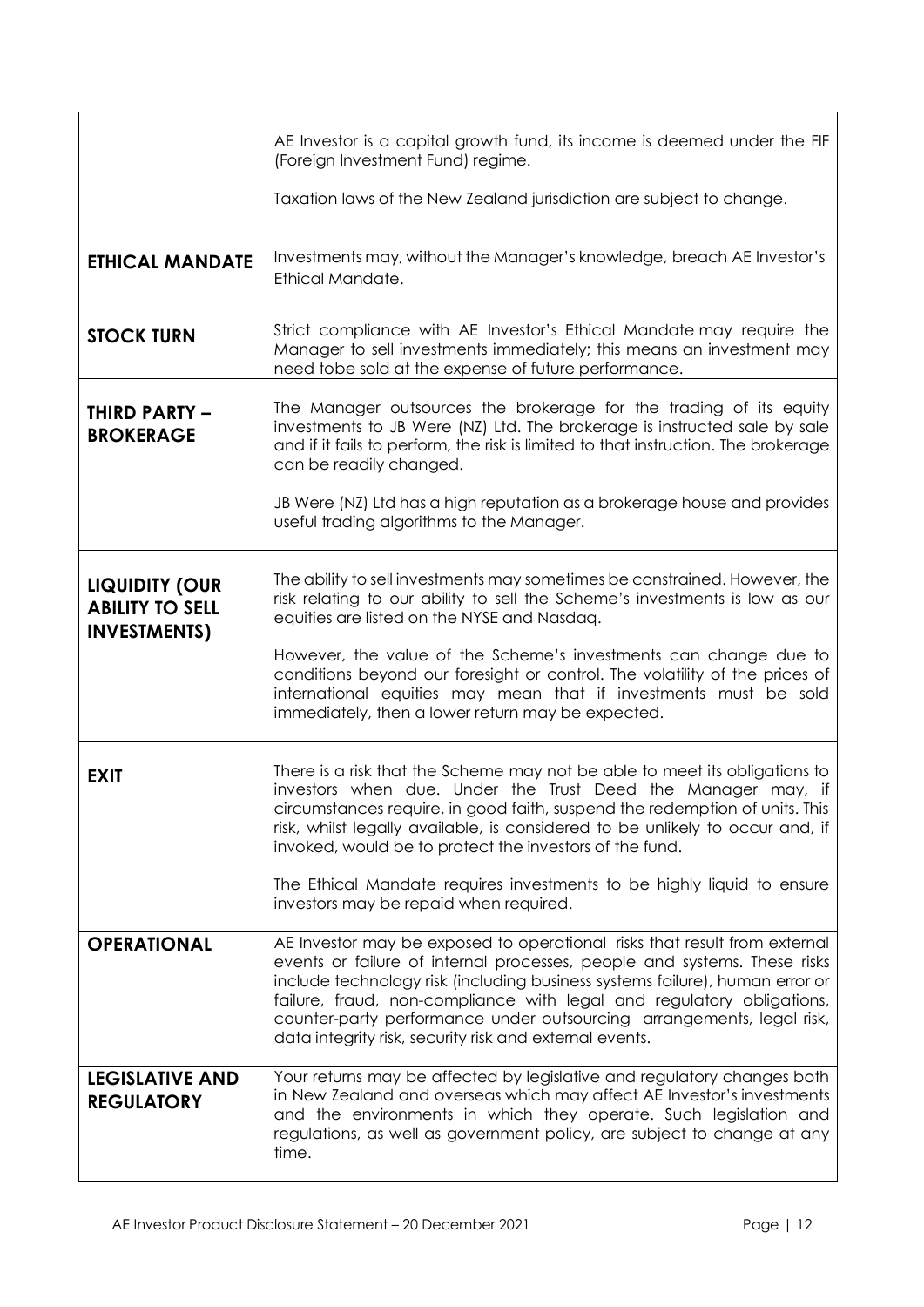#### **4. WHAT ARE THE FEES?**

You will be charged fees and expenses for investing in AE Investor. Fees are deducted from your investment and reduce your returns. The fees you pay will be charged in two ways:

- Regular charges (for example annual fund charges). Small differences in these fees can have a big impact on your investment over the long term; and
- One off fee (for example any individual action fees) although we don't currently charge these fees.

The fees and expenses you pay are:

| <b>MANAGEMENT FEE</b>  | 1.25% per annum calculated quarterly by the Registry. This fee was fixed<br>considering the specialist nature of the Strict Ethical Mandate, the cost of<br>implementing the same, and the cost of managing a regulatory compliant<br>fund generally. |  |  |
|------------------------|-------------------------------------------------------------------------------------------------------------------------------------------------------------------------------------------------------------------------------------------------------|--|--|
| <b>PERFORMANCE FEE</b> | A performance fee of 10% of the net return (ie. adjusted for new money<br>introduced) of the NAV at the end of the quarter (31 January, 30 April, 31<br>July, 31 October).                                                                            |  |  |
|                        | Calculated by the Registry and paid to the Manager at the end of each<br>quarter.<br>The performance fee is only paid if:                                                                                                                             |  |  |
|                        | i)<br>There has been a gain (excluding new money introduced) in the<br>NAV for the quarter.                                                                                                                                                           |  |  |
|                        | The gain exceeds the hurdle rate being the - SOFR* rate as<br>ii)<br>published for the-last trading day of that quarter.<br>See https://apps.newyorkfed.org/markets/autorates/SOFR<br>*SOFR = Secured Overnight Financing Rate                        |  |  |
| <b>METHOD OF</b>       | The following methodology is applied in the calculation of the<br>performance fee by the Registry                                                                                                                                                     |  |  |
| <b>CALCULATION</b>     | $(a)$ = the NAV as at the end of the last quarter.                                                                                                                                                                                                    |  |  |
|                        | $(b)$ = the NAV at the end of the present quarter.                                                                                                                                                                                                    |  |  |
|                        | $(c)$ = net value of applications (new money) during the quarter.                                                                                                                                                                                     |  |  |
|                        | (d) $(d) = (b) - (c)$ ie the growth for the quarter (if any) achieved by the<br>Manager. Excluding the new money introduced during the quarter.                                                                                                       |  |  |
|                        | (e) (d) must exceed the hurdle calculated using SOFR as above, or no<br>performance fee.                                                                                                                                                              |  |  |
|                        | $(e) = (d) - (a)$ the growth achieved by the Manager's performance<br>(f)<br>for the quarter.                                                                                                                                                         |  |  |
|                        | (g) The performance fee, if SOFR is exceeded is 10% of (e).                                                                                                                                                                                           |  |  |
|                        | (h) Fee = $(e)/10$ .                                                                                                                                                                                                                                  |  |  |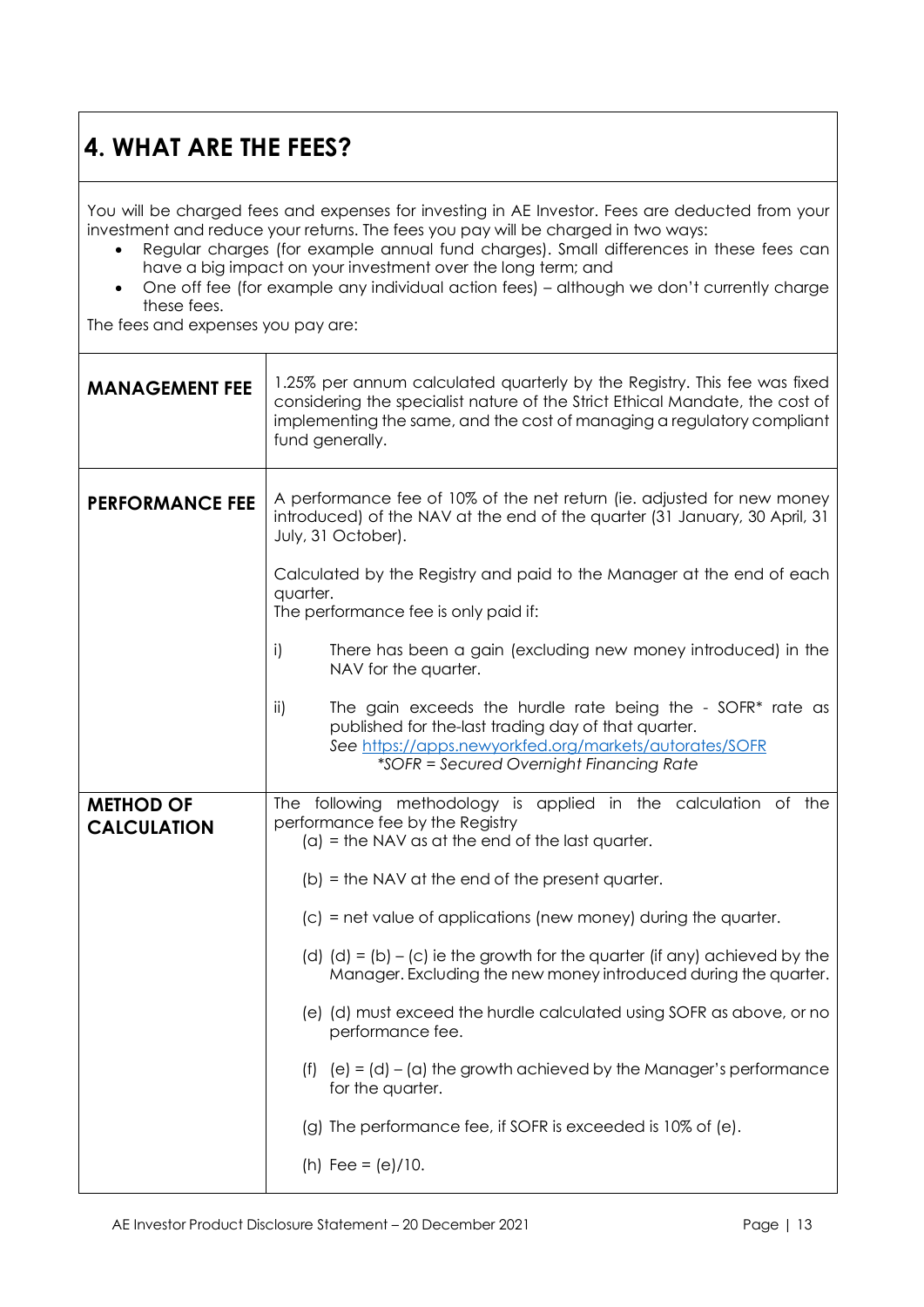| <b>MARKET INDICES</b>                                           | The Manager uses market indices to measure its performance, however,<br>the hurdle rate is based on a market interest based SOFR rate. This means<br>the fund indices are not relevant to the hurdle rate.<br>The market indices the Manager uses are the DJI market US Index and the<br>DJI Market World Index.                                     |
|-----------------------------------------------------------------|------------------------------------------------------------------------------------------------------------------------------------------------------------------------------------------------------------------------------------------------------------------------------------------------------------------------------------------------------|
| <b>MAXIMUM LIMIT</b><br><b>ON DOLLAR VALUE</b><br><b>OF FEE</b> | None. AE Investor is a boutique fund that is in its early phase of growth.<br>Fixing a maximum limit at this time in its growth cycle is considered by<br>management to be premature and not appropriate.                                                                                                                                            |
| <b>EXPENSES</b>                                                 | These cover the general management costs of AE Investor and include the<br>charges of the Supervisor, Custodian (a division of the Supervisor),<br>regulatory costs of the FMA, the mandatory dispute resolution service, the<br>Registry, legal and audit fees, all of which are necessarily incurred to<br>provide the fund to you as an Investor. |
|                                                                 | The amount of these fees cannot be determined until they have been<br>incurred and will vary from time to time.                                                                                                                                                                                                                                      |
|                                                                 | EXAMPLE of how FEES AND EXPENSES apply to INVESTORS.                                                                                                                                                                                                                                                                                                 |
|                                                                 | Investor invests NZD\$10,000 in AE Investor. Investor is not charged any<br>upfront fee. The starting investment is \$10,000.                                                                                                                                                                                                                        |
|                                                                 | The Investor is charged management fees and expenses of approximately<br>\$224 (2.24% of \$10,000). This fee might be more or less if the account<br>balance has increased or decreased over the year. The Investor is also<br>charged a performance fee if the fund has earned more than its hurdle.                                                |
|                                                                 | There are no other charges.<br>Estimated fees and expenses for the first year:                                                                                                                                                                                                                                                                       |
|                                                                 | Fund fees & expenses<br>\$224<br>Other charges<br>Nil<br>\$224<br>Total                                                                                                                                                                                                                                                                              |
|                                                                 | See the latest fund update for an example of the actual returns and fees<br>and expenses Investors were charged over the past year.                                                                                                                                                                                                                  |
| <b>FEES AND</b><br><b>EXPENSES CAN</b><br><b>CHANGE</b>         | The existing fees may be changed, or new fees imposed, provided the<br>Manager gives you notice. We must publish a fund update for each fund<br>showing the fees actually charged during the most recent year.                                                                                                                                       |
|                                                                 | The latest fund update is available at:                                                                                                                                                                                                                                                                                                              |
|                                                                 | www.Always-Ethical.com/documents or<br>https://disclose-register.companiesoffice.govt.nz/                                                                                                                                                                                                                                                            |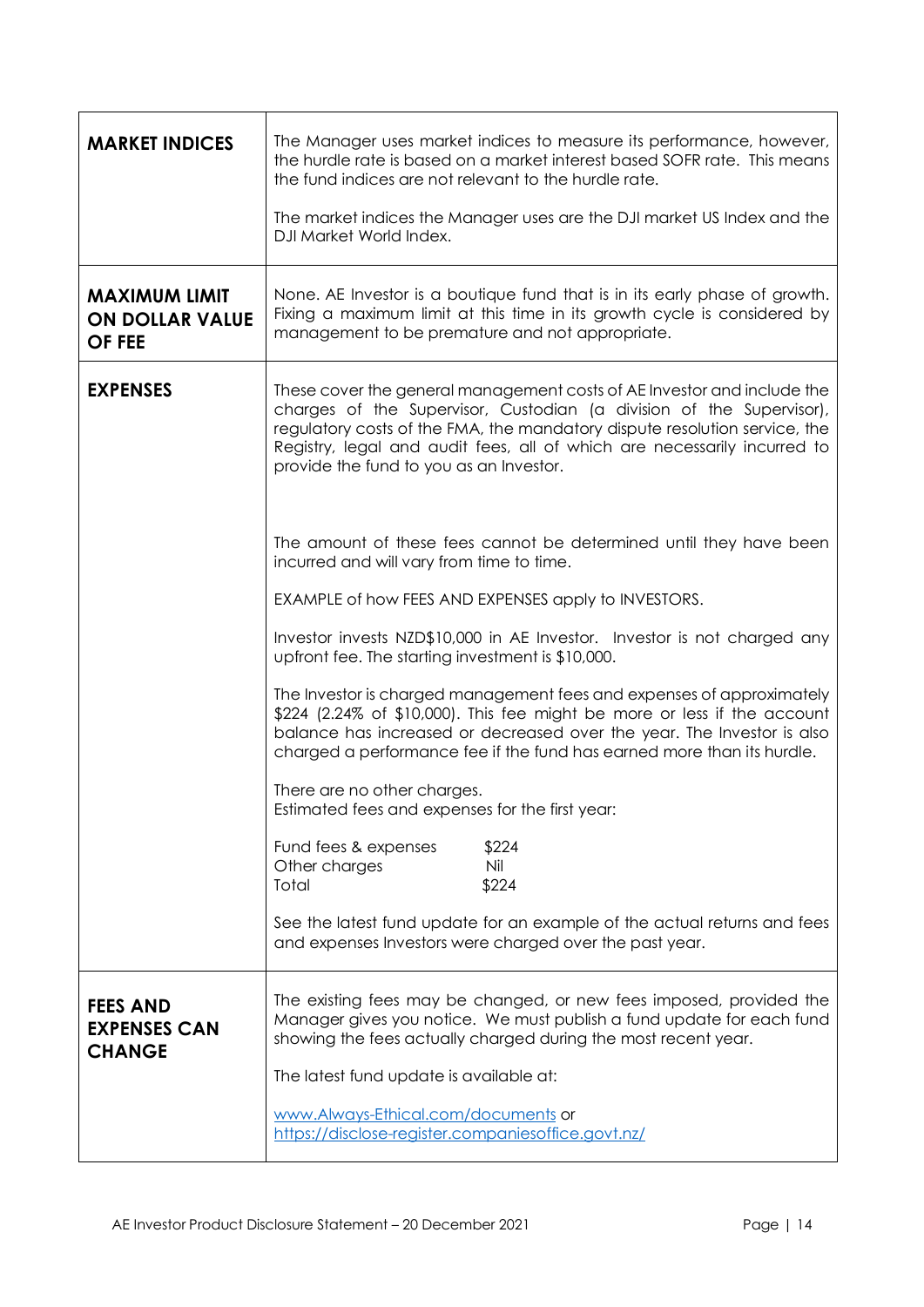#### **5.WHAT TAXES WILL YOU PAY? AE INVESTOR PIE PORTFOLIO INVESTMENT ENTITY** The amount of tax you pay is based on your prescribed investor rate (PIR). As a guide only for a single income source earner the following table can be used.  $\circ$  Income less than  $$14,000$  10.5% o Income between \$14,000 and \$48,000 17.5% o Income greater than \$48,000 28% To determine your PIR, go to: <https://www.ird.govt.nz/topics/income-tax/typesofincome> If you are unsure of your PIR, we recommend you seek professional advice or contact the Inland Revenue Department. It is your responsibility to tell Always-Ethical Ltd your PIR when you invest or if your PIR changes. If you do not tell Always-Ethical Ltd, a default rate may be applied. If the rate is lower than the correct rate, you will be required to pay the tax shortfall as part of your income tax year end process. If the rate applied to your PIE income is higher than your PIR, any tax over-withheld will be used to reduce any income tax liability you may have for the tax year and any remaining amount will be refunded to you.

#### **5. WHO IS INVOLVED?**

| About<br><b>AE</b> Investor | Always-Ethical group of companies.                                                                                                             | Always-Ethical Limited is the Manager of AE Investor. It is part of the AE<br>Always-Ethical Ltd provides an ethical Kiwisaver scheme and looks to<br>provide other ethical investment solutions for Investors.                                                                                                                                                                                                                 |
|-----------------------------|------------------------------------------------------------------------------------------------------------------------------------------------|---------------------------------------------------------------------------------------------------------------------------------------------------------------------------------------------------------------------------------------------------------------------------------------------------------------------------------------------------------------------------------------------------------------------------------|
| <b>Contact Us:</b>          | <b>PHYSICAL ADDRESS:</b><br>5 Hauraki Road<br>Takapuna<br>Auckland 0622<br><b>FREEPHONE:</b><br><b>TELEPHONE:</b><br>EMAIL:<br><b>WEBSITE:</b> | <b>POSTAL ADDRESS:</b><br>PO Box 304015<br>Hauraki Corner<br>Auckland 0750<br>0800 4 262624<br>09 304 0555<br>info@Always-Ethical.com<br>www.Always-Ethical.com<br>Further information, including the biographies of the directors of Always-Ethical Ltd,<br>is available in the 'other material information' document available on the offer<br>register for the Scheme at: https://disclose-register.companiesoffice.govt.nz/ |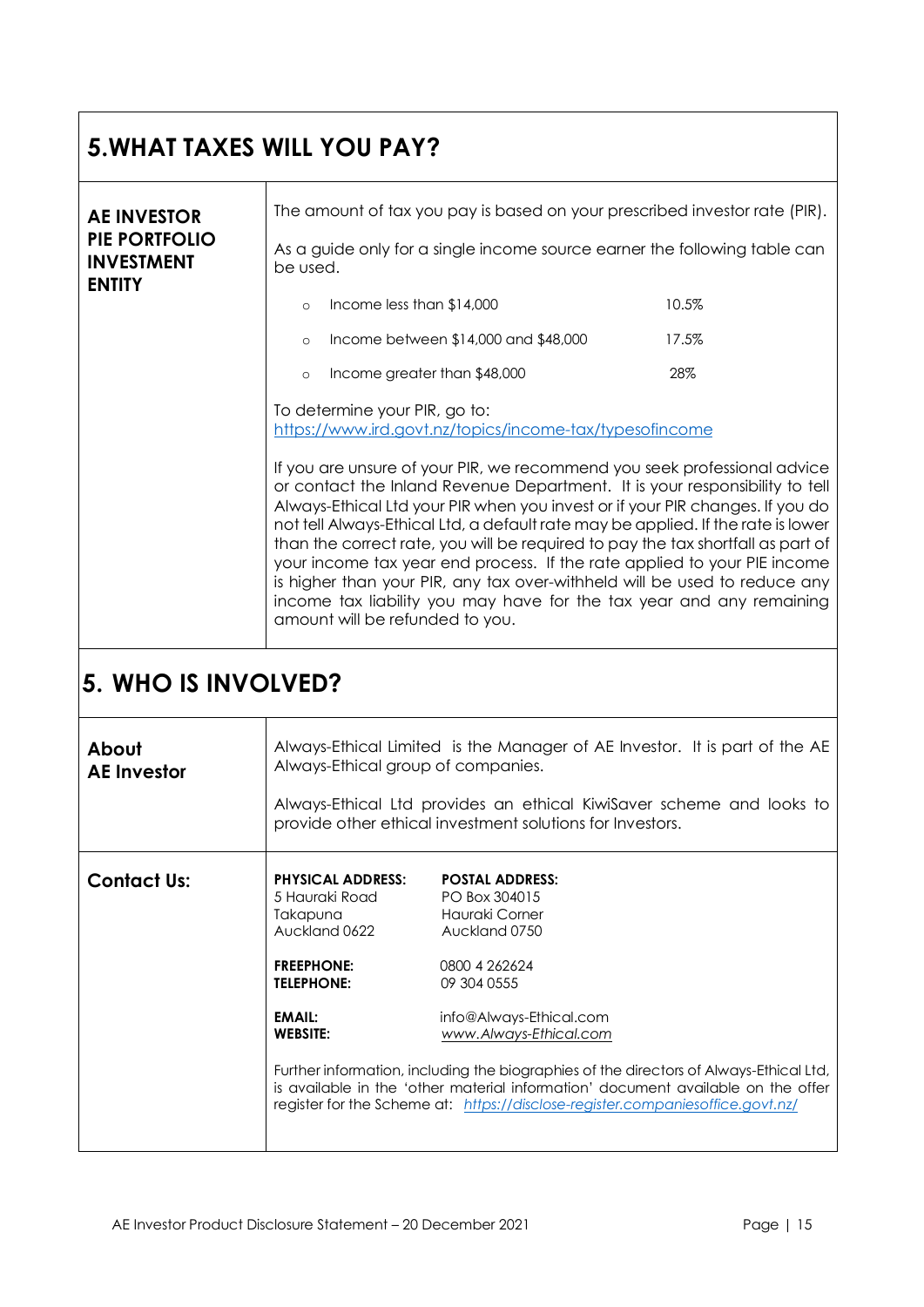## **WHO ELSE IS INVOLVED?**

| <b>Trustees Executors Limited (TEL)</b>                              |                                                                                                                                                                                                                                            |  |
|----------------------------------------------------------------------|--------------------------------------------------------------------------------------------------------------------------------------------------------------------------------------------------------------------------------------------|--|
| <b>Supervisor and</b><br>Custodian                                   | This company supervises AE Investor as a Manager and holds all of the<br>assets both independent and separate from the Manager. It is licensed by<br>the Financial Markets Authority to be a supervisor of a MIS fund like AE<br>Investor. |  |
| <b>Appello Services Limited</b>                                      |                                                                                                                                                                                                                                            |  |
| Unit<br><b>Registry/Registry</b>                                     | Provides the Unit Registry functions, pricing, calculating redemption values<br>and performs accounting functions.                                                                                                                         |  |
| <b>6. HOW TO COMPLAIN</b>                                            |                                                                                                                                                                                                                                            |  |
| If you have any issues or complaints, please contact the Manager at: |                                                                                                                                                                                                                                            |  |
| <b>Always-Ethical Limited</b>                                        |                                                                                                                                                                                                                                            |  |
| <b>Postal Address:</b>                                               | PO Box 304015<br>Hauraki Corner<br>Auckland 0750                                                                                                                                                                                           |  |
| Freephone:<br>Telephone:<br>Email:                                   | 0800 4 262624<br>09 304 0555<br>info@Always-Ethical.com                                                                                                                                                                                    |  |
| <b>Trustees Executors Limited</b>                                    |                                                                                                                                                                                                                                            |  |
| Postal Address:                                                      | PO Box 4197<br><b>Shortland Street</b><br>Auckland 1140                                                                                                                                                                                    |  |
| Freephone:<br>Email:                                                 | 0800 TRUSTEES (0800 878 783)<br>cts@trustees.co.nz                                                                                                                                                                                         |  |